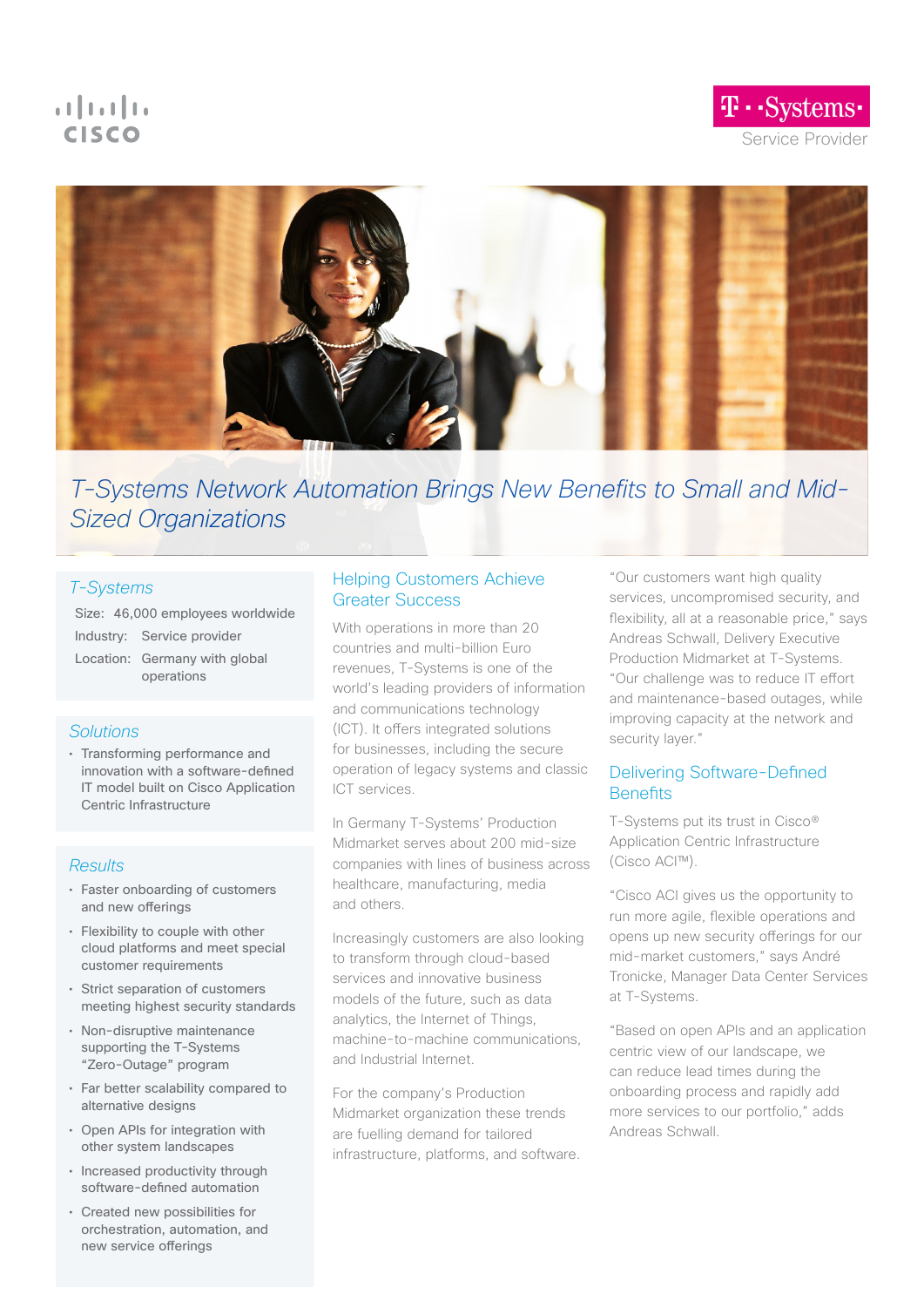# With Cisco ACI, T-Systems has:



Audit-proof security standards in place



Accelerated deployment, from weeks to hours



Non-disruptive maintenance support

Built on Cisco Nexus® 9000 Series Switches, the solution features Application Policy Infrastructure Controllers arranged in a spine and leaf setup. With this software-defned network, T-Systems can rapidly scale up its data center infrastructure on demand, using automated deployment and secure rollback methods.

T-Systems also benefts from an application-centric view across the IT landscape, especially important when running multi-tenanted data centers. With Cisco ACI, for example, it's easy to create new policies to satisfy requirements for compliance and data separation.

### Building Networks around the Needs of Applications

IT is simpler to manage and faster to provision. Unlike before, when they took days or weeks, deployments are completed in hours. Yet the transformation goes beyond time-to-market.

Now application traffic steers the network, rather than the other way around—enabling T-Systems to build the network environment around diferent customer applications, signifcantly improving performance and fulflment of requirements.

T-Systems Service Provider

Optimizing software-defned automation has reduced manual tasks by 90%, providing a productivity gain equivalent to three full-time employees.

Designed using open interfaces, ACI also enables T-systems to create new security solutions and connect diferent cloud oferings in order to seamlessly serve its customers.